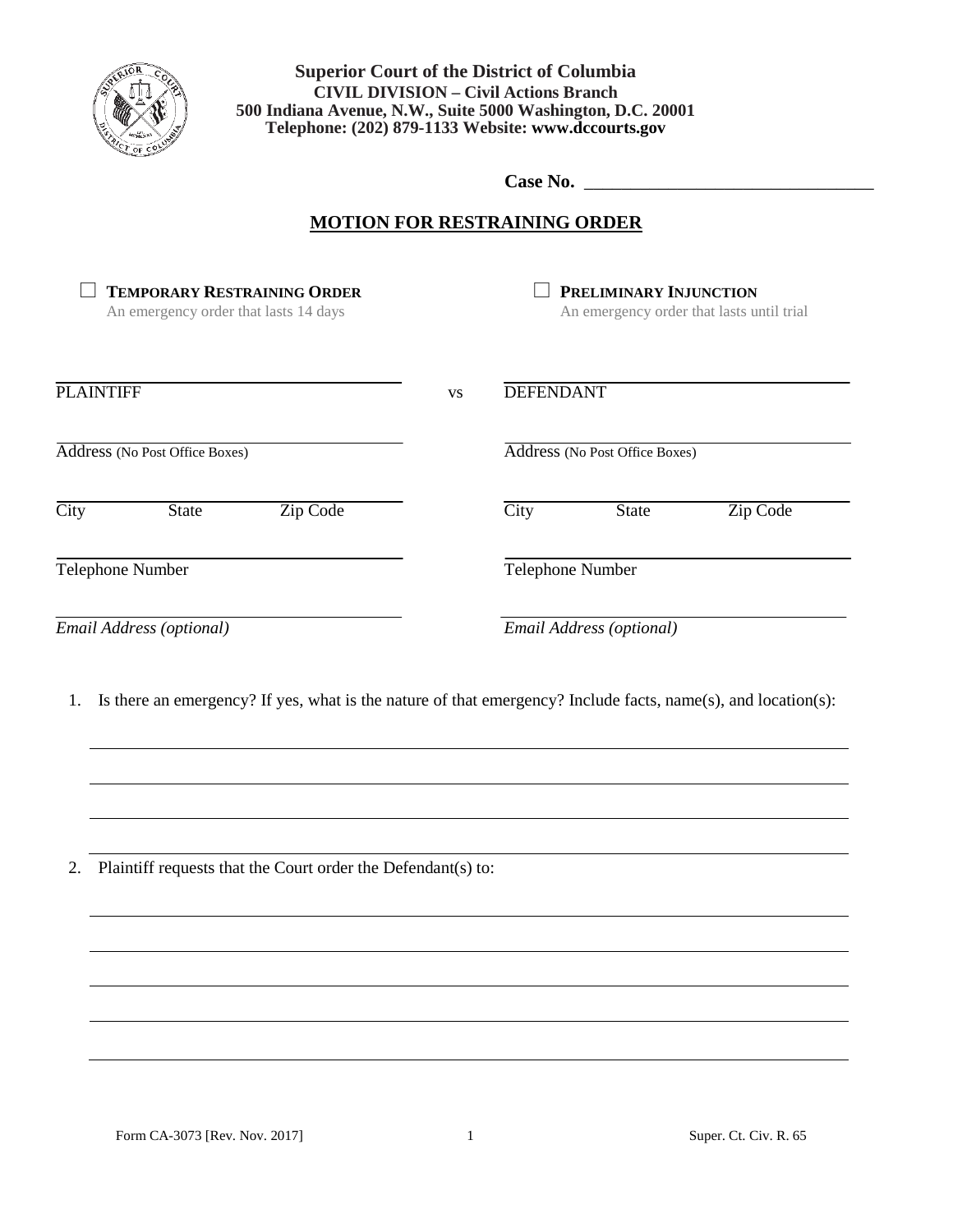*The following questions are optional and can be helpful to the Court.*

| A. What is the relationship between Plaintiff and Defendant?                                  |                                                                                                                      |
|-----------------------------------------------------------------------------------------------|----------------------------------------------------------------------------------------------------------------------|
| $\Box$ Landlord & Tenant<br>Dating relationship or child in common<br>Neighbors<br>Co-Workers | $\Box$ Family<br>Friends or former friends<br>$\Box$ No relationship<br>Other (explain):                             |
|                                                                                               |                                                                                                                      |
| B. Were the police contacted about the incident?                                              |                                                                                                                      |
| $\Box$ Yes                                                                                    | $\Box$ No                                                                                                            |
| C. Was anyone arrested?                                                                       |                                                                                                                      |
| Yes                                                                                           | <b>No</b>                                                                                                            |
| If yes, provide the name of the individual(s) arrested:                                       |                                                                                                                      |
|                                                                                               |                                                                                                                      |
| any other court(s)?                                                                           | D. Are there any prior cases involving Plaintiff and Defendant in the Superior Court of the District of Columbia, or |
| $\Box$ Yes                                                                                    | <b>No</b>                                                                                                            |
| If yes, provide the case number(s) and location of the other court(s):                        |                                                                                                                      |

2

<u> 1989 - Johann Stoff, deutscher Stoffen und der Stoffen und der Stoffen und der Stoffen und der Stoffen und der</u>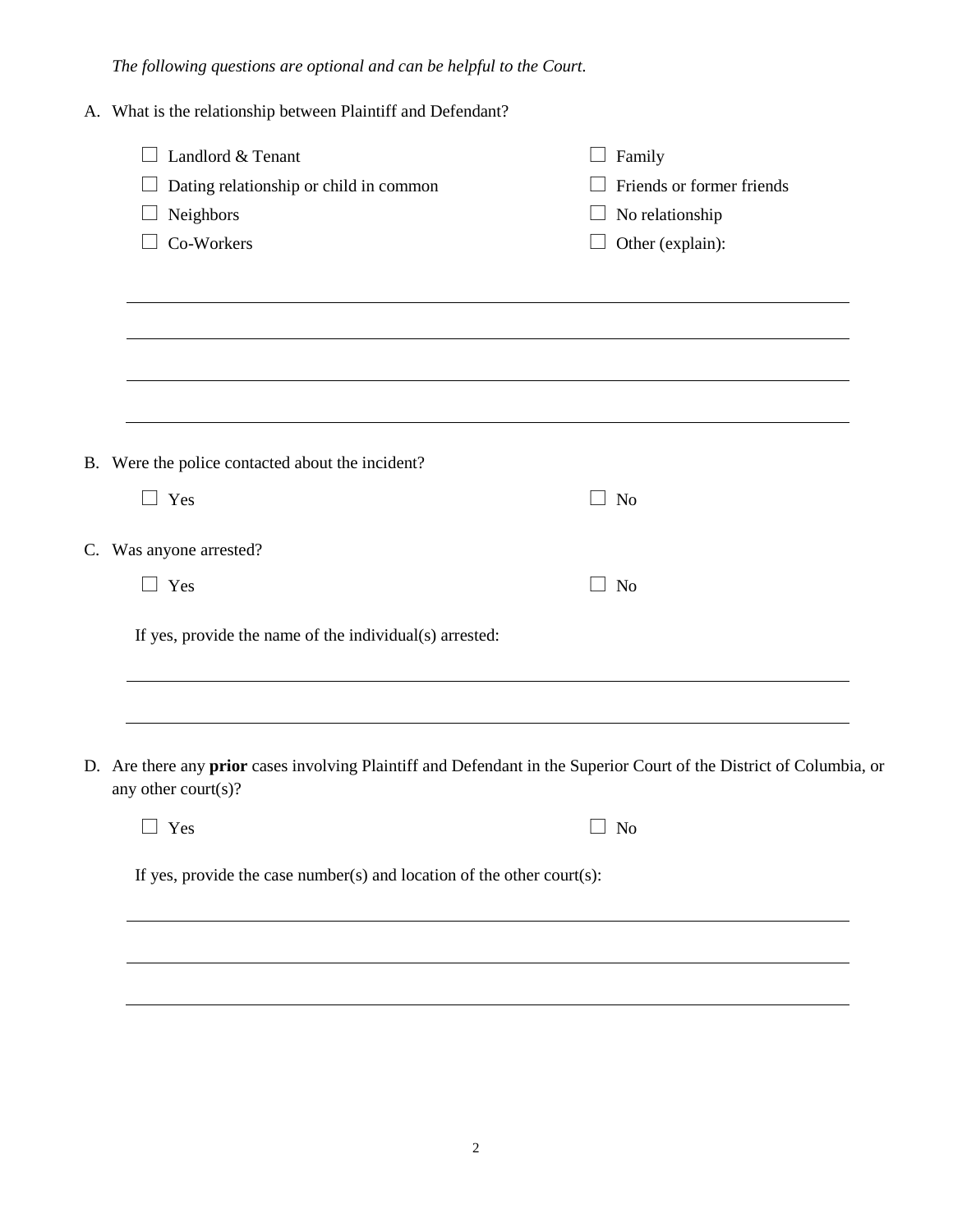E. Are there any **ongoing** cases involving Plaintiff and Defendant in the Superior Court of the District of Columbia, or any other court(s)?

| $\Box$ Yes                                                                     | $\Box$ No |  |  |  |
|--------------------------------------------------------------------------------|-----------|--|--|--|
| If yes, provide the case number(s) and location of the other court(s):         |           |  |  |  |
|                                                                                |           |  |  |  |
|                                                                                |           |  |  |  |
| F. Is there a written or oral lease agreement between Plaintiff and Defendant? |           |  |  |  |
| $\Box$ Yes                                                                     | $\Box$ No |  |  |  |
| G. Is there an eviction pending?                                               |           |  |  |  |
| $\Box$ Yes                                                                     | $\Box$ No |  |  |  |
| If yes, provide the eviction date and explain:                                 |           |  |  |  |
|                                                                                |           |  |  |  |
|                                                                                |           |  |  |  |
| H. Does this case involve a foreclosure?                                       |           |  |  |  |
| $\Box$ Yes                                                                     | No        |  |  |  |
| If yes, explain the status of the case:                                        |           |  |  |  |
|                                                                                |           |  |  |  |
|                                                                                |           |  |  |  |
|                                                                                |           |  |  |  |
| Does this case involve students attending the same school?                     |           |  |  |  |
| $\Box$ Yes                                                                     | $\Box$ No |  |  |  |
| If yes, explain:                                                               |           |  |  |  |
|                                                                                |           |  |  |  |
|                                                                                |           |  |  |  |
|                                                                                |           |  |  |  |